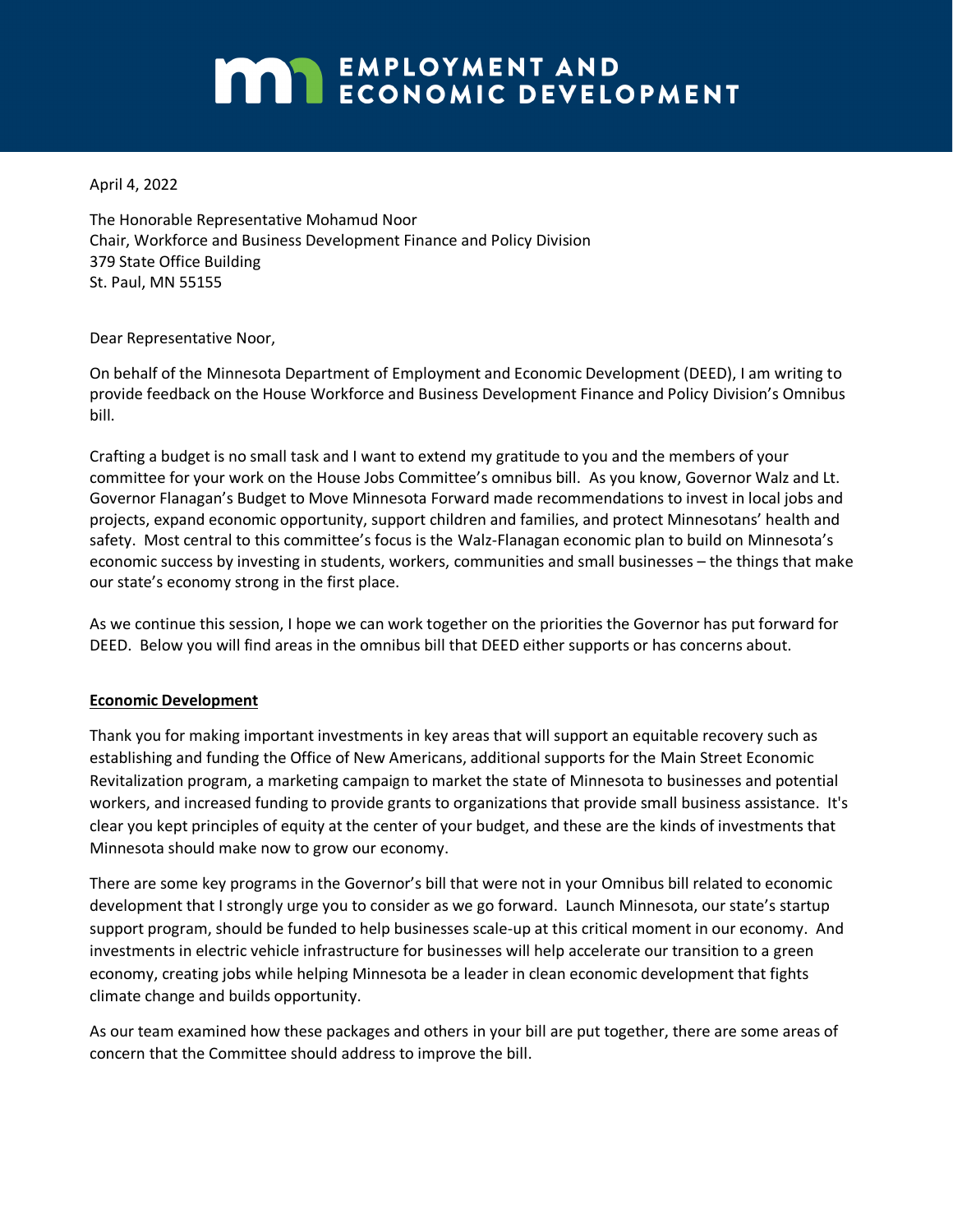**Line 2.10** – **Main Street Economic Revitalization**. The bill language would only allow these new dollars to be available for one year, which given other funding flows and stakeholder feedback we do not believe would provide sufficient time. Alternatively, three years would allow the agency to combine this resource with other funding so they expire at the same time (6/30/25) or 4 years to give more time on the program. This will improve and simplify the program.

## **Line 2.14 – Spark Small Business Loans**

- This program needs language that authorizes the transfer/deposit into the revolving account in the special revenue fund.
- Line 25.5 the Committee should consider defining "immigrant" for the purposes of this program.
- Line 25.25 Consider rather than requiring a 50-50 split of funds between the Metro area and Greater Minnesota, using a proportional split based on population.
- Line 27.3– the program does not provide any administrative funding in FY23 because there would not be a previous year to base the administrative cap from. To rectify this would require language such as "in FY23 the Commissioner may use XX for administration" to ensure there are funds to administer the program. This is essential to ensure the department can deliver on this program for small businesses.

**Line 3.5 Pandemic Relief Program**. It may be advisable to make funding for the Pandemic Relief Program available for more than 1 year, perhaps through FY24 to ensure that all funds are deployed.

## **Line 12.14 Redevelopment Grants**

- This program typically needs more than one year to successfully deploy resources and would require "available until spent" language to be added to this appropriation.
- The bill language at 12.33 about matching funds is confusing. The statutory language for the program still limits grants at 50% of the total development costs. If a development authority located in a lowincome area applied for funding in FY23 and therefore was not required to contribute local match funds, that would still leave the project with a 50% funding gap.
- The bill adds low-income census tract as a priority for FY23 at line 12.19. It is important to note that the statute already has several priorities that proposals are ranked on. A project could be located in a low-income census track and still score poorly in the other priority areas, resulting in a low score and not being awarded a grant.

# **Line 28.4 Emerging Developer Loan Program**

The agency appreciates that there are many benefits to supporting emerging developers and appreciates the importance of a program providing loans for such developers. The challenge is that DEED does not have staff who are experts in development, and the agency would therefore be challenged to manage this program directly. The agency does not have staff with the kinds of expertise necessary to evaluate individual project proposals, assess lending risk and make individual loans to emerging developers. This program would be better served by allowing the agency to conduct an RFP to award the management of such a program to a small number of nonprofits who are positioned to provide that kind of expert assistance to this group of developers.

In addition, we have some technical concerns with the following language: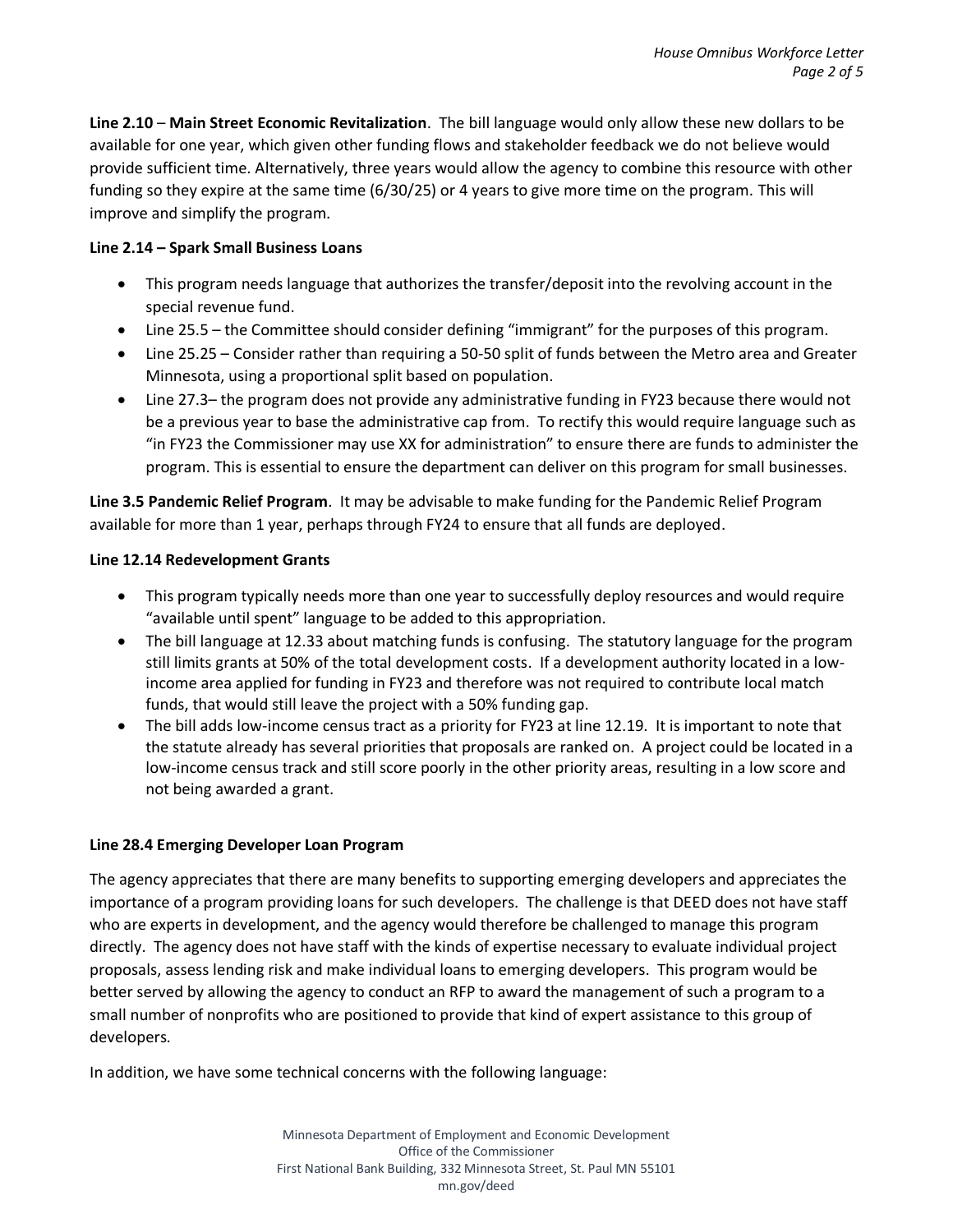- Line 28.11 the definition of a disadvantaged community is not clear for this program.
- Line 29.16 the statute should define "low interest rate."
- Line 28.22 Providing a clearer definition about what is "educational training in real estate development" for the purposes of this program could be beneficial to differentiate from those who have taken a couple of hours of instruction in real estate vs. a more substantive training course that positions an individual to undertake a development project.
- Line 29.18 It would be advisable to provide additional direction around what is considered "flexible collateral" for the purposes of this program. At present it is unclear. It is also unclear what the agency's responsibility would be around collection for this program if there is no collateral.

#### **Line 38.3 Canadian Border Counties Economic Relief Program**

The agency would need more than 1% administration fee to manage this program. The language should be adjusted to say that the agency may take up to 3% for program administration.

#### **Line 38.30 - Pandemic Relief Grant Program**

The timeline in which funds would revert to the general fund, December 31, 2022, may be too short to ensure that funds are distributed to qualifying entities. The Committee may want to consider extending the timeline through 2023.

At line 39.7 the Committee may want to consider including demonstrating COVID hardship in 2021 as an eligible factor. There have been numerous businesses that have gone into debt during 2021 due to COVID challenges which continue to impact the viability of the business.

#### **Economic Development Policy Changes**

Finally, I appreciate that the Governor's recommended policy changes were included in the House's Omnibus bill including:

- Line 27.23 Equity Investment changes will allow the agency to use the capital access account for repaid State Small Business Credit Initiative (SSBCI) funds to reinvest the funds in early stage and venture capital funds for small and emerging businesses. The change at 32.18 to add federal loan funds provided through the Department of the Treasury will similarly allow the agency to reinvest repaid SSBCI funds in early stage and venture capital funds for small and emerging businesses.
- Adding tribal businesses, municipal and county hospitals at line 33.9 adds important businesses to the MN Job Skills Partnership program and will widen the business partnerships to include these types of businesses.

#### **Workforce Development**

Workforce challenges are the most pressing concern that I hear from businesses as they scramble to find workers across employment sectors. It is good to see that the Committee has a shared commitment to making investments in the tech jobs pipeline for youth even if that commitment is smaller than we perceive the need to be.

However, it is concerning to see that the House's Omnibus bill fails to make the other investments in growing our workforce recommended by the Governor, including investments in adult technology re-skilling training,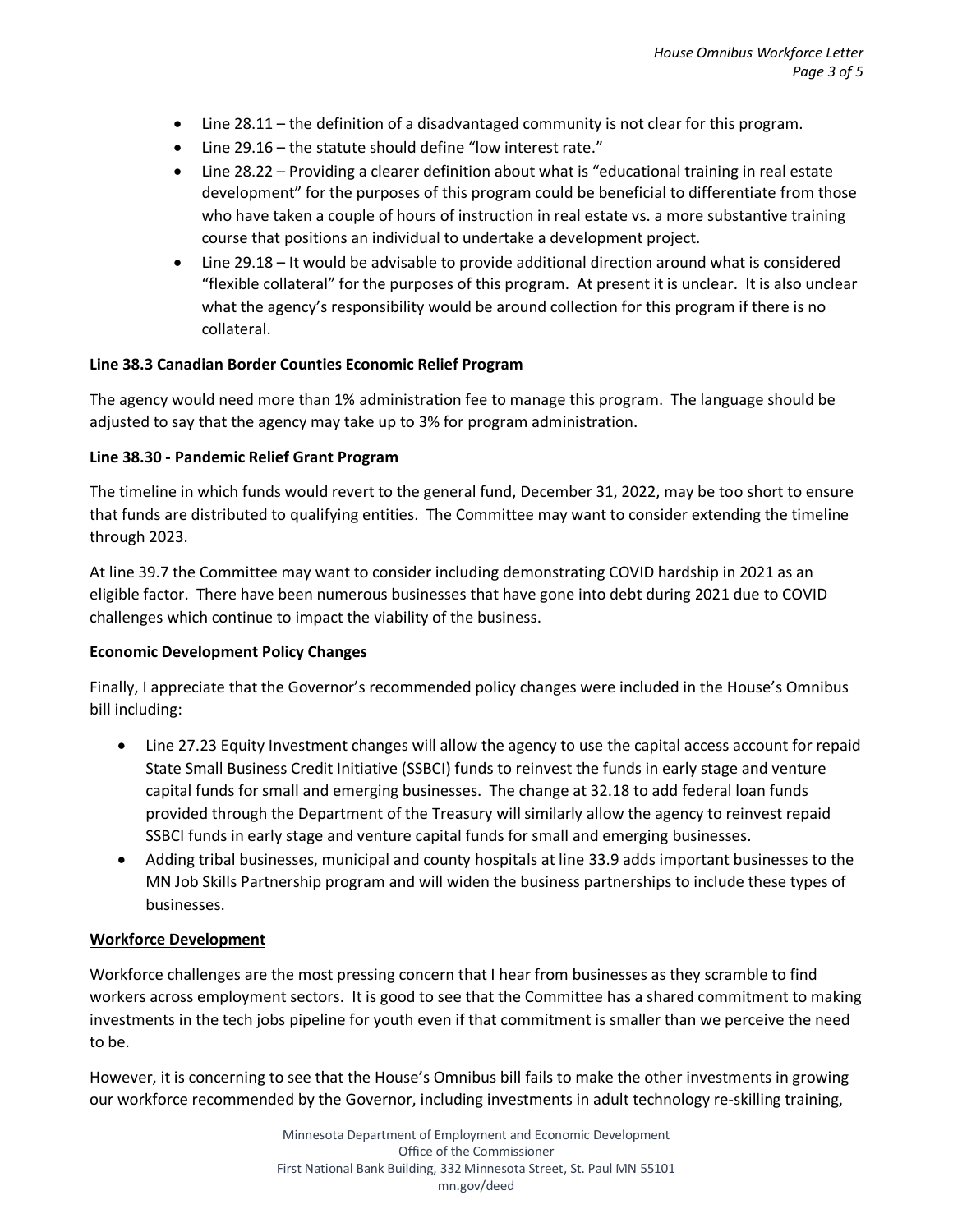funding for clean tech workforce training, and resources to modernize DEED's workforce tools. These priorities were carefully put forward after a full review of gaps in the agency's toolkit to address modern workforce challenges shared with us by businesses and workers alike, and we're concerned about our ability to deliver the kind of excellent and pressing workforce development services our state needs without funding these priorities.

While your package includes several direct appropriations to workforce development organizations, we believe a holistic approach with competitive grant programs would be preferrable and scale much more effectively to meet this moment for our economy.

I appreciate that the Governor's recommended policy changes were included in the House's Omnibus bill – these are positive changes included in this bill:

- Lines 20.29-22.28 make policy changes in the Pay for Performance program intended to make the program more flexible so that the model can be used by more programs. These changes allow nonprofits to have enough funding to effectively operate and provide a wider variety of job placements and job retention services with scaled payments based on those placements and job retention.
- Language at 34.8 clarifying the definition of displaced homemaker will ensure that the program continues to serve individuals who have been out of the workforce but must now find employment.
- Changes in the definition of "credential" in the Uniform Report Card at lines 34.31 35.2 will allow for a more expansive definition of credential to include certificates awarded by workforce investment boards.
- Removing language at lines 36.7 36.10 from the Uniform Report Card strikes language that attempts to capture the total cost of the program, total cost of the program per participant, cost per credential received by participant and the administrative cost of the program. The programs that use the Uniform Report Card vary widely by the populations they serve and the types of credentials they award and because of this, this information is not helpful to determining the program's outcomes or effectiveness and creates an unnecessary administrative burden for the reporting organization. This information can instead be provided in the legislative reports.

# **Technical Issues**

- Two programs should be classified under a different subdivision. These programs are both listed in the Business and Community Development Section but should instead be listed under the Employment and Training Program Section. Classification effects how the agency sets up the programs in the SWIFT system and division reporting for things like the biennial budget and agency budget book.
	- Line 2.5 Office of New Americans
	- Line 2.22 Targeted Community Capital Grants
- The legal cites between two programs, the Spark Small Business Loan program and the Emerging Developer Loan program are crossed. At line 2.32 the bill deposits funds into the Emerging Developers Loan program but uses the cite 116J.8751. However, at line 28.4 the Emerging Developer Loan program is created at 116J.9926. And elsewhere in the bill, the Spark Small Business Loan program is created at 116J.8751.